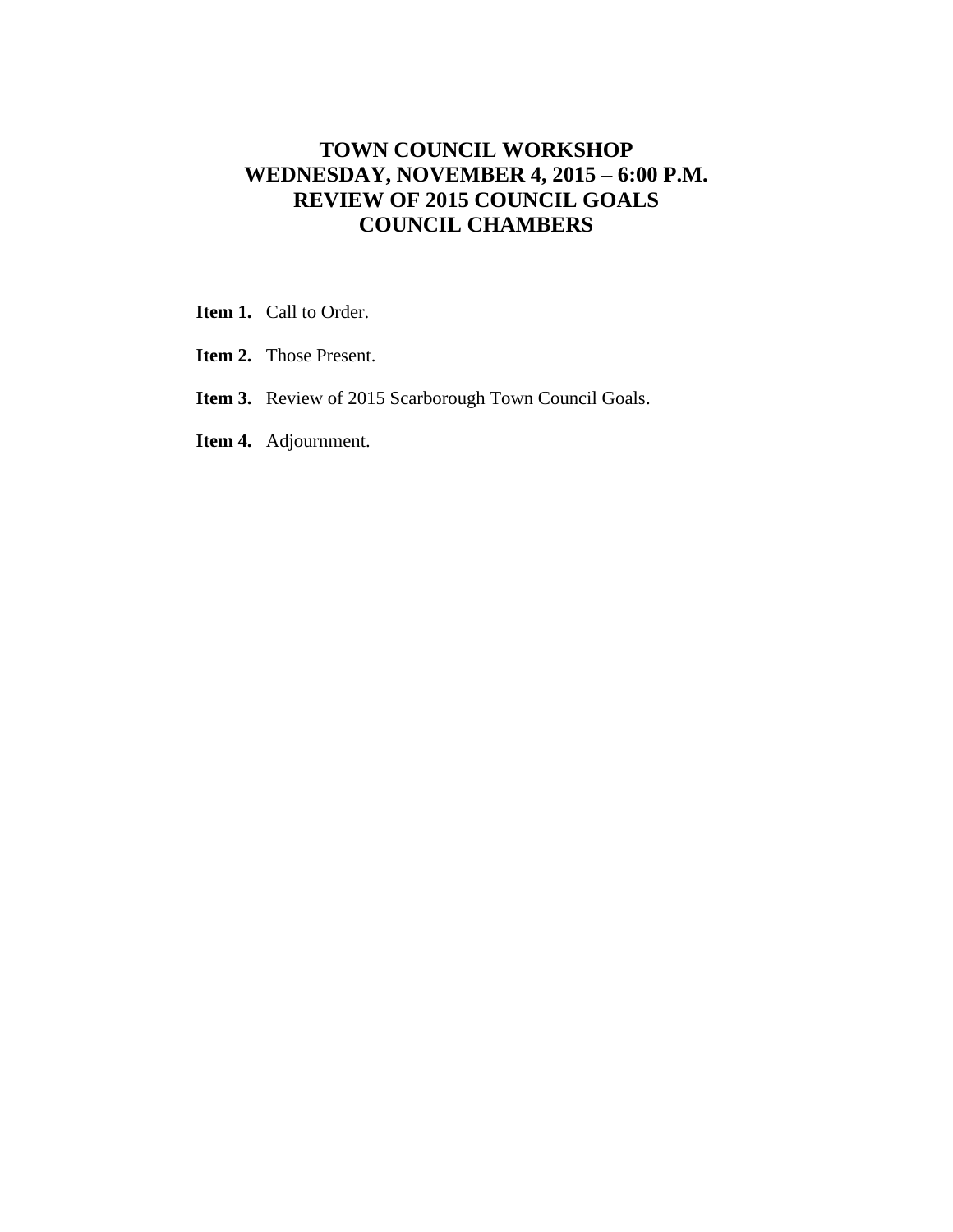## **2015 Scarborough Town Council Goals**

**Progress Report – June 17, 2015**

## **Update – October 30, 2015**

\* *Responsible & Realistic Budget:*

- > Maintain Essential Services
- $\triangleright$  Avoid Layoffs
- $\triangleright$  Re-Develop Staffing Plans
- $\triangleright$  Level Service vs. New Initiatives
- $\triangleright$  Recognize Fiscal Constraints
- Consider Non Property Tax Revenues
- > Maximize Value
- > Trade-Off Conversations
- $\triangleright$  Stability in Tax Rate
- $\triangleright$  Capital/Long-term Planning

*The Town budget passed on May 20, 2015 represented a projected increase on the tax rate of 1.7%. Essential services have been maintained and a modest increase in staffing in the Fire Department was accomplished. The Finance Committee has committed to reviewing debt management and capital budgeting in the coming months. Initial school budget was not validated by the voters and will be reconsidered.*

*The school budget was finally validated by the voters in early August on the third vote. Town and School staff have committed to improving the budget format and presentation, creating a single source of budget information and researching data to for benchmarking and comparative analysis. The Finance Committee has approved a Capital Budget Policy that will be considered by the Town Council in November.* 

## **\****Maintain/Strengthen Legislative Relationships*

## $\triangleright$  Budget Implications

*The Town Council held a workshop with the legislative delegation on February 18, 2015 to discuss the potential impact of the proposed state biennial budget and sponsored legislation. Ongoing communications have continued with individual legislators during the legislative session.*

## **\****Town-Wide Revaluation*

*The Finance Committee reviewed this matter and decided to remove it from the FY 2016 CIP, but acknowledged that this issue must be reviewed next year. No further progress expected this year.*

## \**Economic Development:*

- $\triangleright$  Coordinate with SEDCO
- $\triangleright$  Diversify Tax Base
- $\triangleright$  Business Retention and Expansion
- > Business Visitation
- Explore "Business-Friendly" Designation
- $\triangleright$  Ordinance Review Zoning, Policies and Fees
- > High-Speed Internet
- $\triangleright$  Focus on Haigis Parkway

*Town staff has worked closely with SEDCO regarding business development. Council liaisons have been active with the SEDCO Board of Directors. "Business Friendly" designation has been explored, but application will occur after DECD has prepared new program guidelines (likely in the fall). Councilor Caterina has taken the lead on exploring high-speed internet with the assistance of Senator King's office and staff will be attending MMA and GPCOG presentations on this subject. LRPC and SEDCO have developed new zoning for Haigis Parkway regarding food and small batch processing facilities.*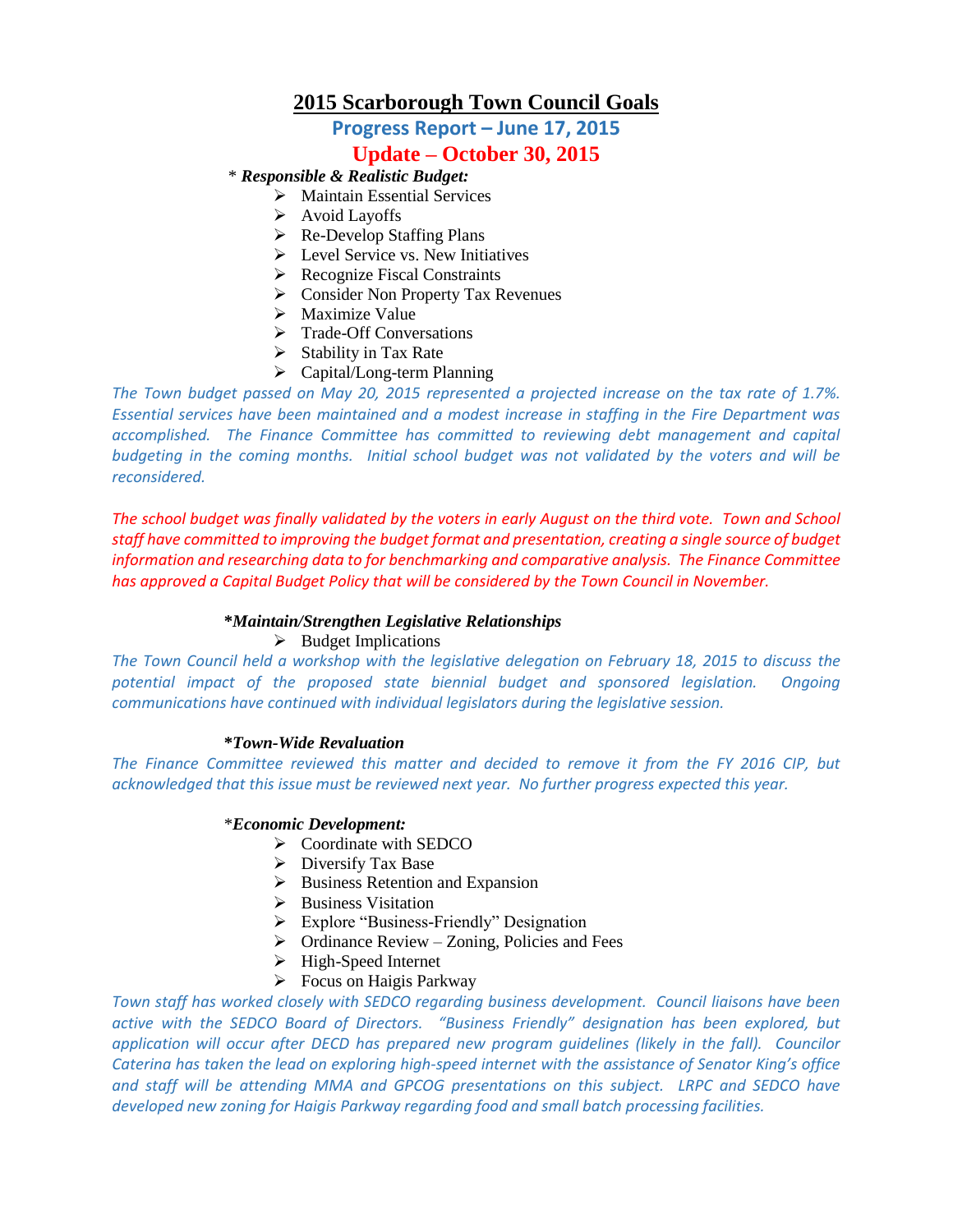*SEDCO has launched a new totally redesigned web site that provides high-level content for residents and developers. This enhanced web presence and functionality is viewed as a critical component of modern economic development strategy.*

#### *\*Benchmarking:*

 $\triangleright$  Financial

 $\triangleright$  Demographic – "By the Numbers"

*No progress made during budget season. Staff will prepare an update to the comparative financial benchmarking study. SEDCO to assist in preparing demographic information based on census information.*

*Demographic updates are generally published in December each year by the U.S. Census Bureau and will allow us to compare 2013-2014 in January. The benchmarks will look at how we compare to other Cumberland County communities. The Town (and SEDCO) is prepared to make this an annual effort.*

## **\****All Committee Summit:*

 $\triangleright$  Bi-Annual

*SEDCO coordinated the second annual "All Board/Committee Summit" on May 28, 2015. Attendance and interest remained strong. Additional events to encourage collaboration will be planned for later this year.*

*The Vision Committee is soliciting more input and are drafting a community engagement strategy. This strategy is viewed as an essential component to maximize community involvement and committee effort.*

#### **\****Master Plan:*

## Long Range Facility Plan

*Dan Bacon is heading up this project with the assistance of consulting input from Woodard & Curran. Potential facility needs have been identified by staff and the consultants are prepare rough cost estimates. Future debt service requirements will be reviewed to determine a preliminary timeframe of when these project could be submitted to the voters for approval. The final phase of the project will include public input and the final plan will be considered by the Town Council before the end of the year.* 

*The first draft of the Long Range Facility Plan will be completed in November. We intend to schedule a workshop with the new Town Council to review the draft report and discuss next steps.*

## *\*Survey of Services*

*No progress has been made. Staff needs further direction from the Town Council as to the expectations for this goal.*

## *\*Improve Communication:*

- $\triangleright$  Civic Engagement Strategy
- $\triangleright$  Promote Open Government –Transparency
- $\triangleright$  Better communications with internal town committees/boards and School Board

*Certainly communications with the School Board have been vastly improved through unprecedented collaboration during the budget process. Focus on open government and transparency have become a reoccurring theme and efforts continue. Perhaps the best example of cooperation and transparency is the joint budget forum that was held.*

*Councilor St. Clair has led the effort on an expanded civic engagement strategy through the use of social media. A working group has been established, but progress is limited due to budget distraction. This remains as a top goal for staff and we remain committed to advancing this priority.*